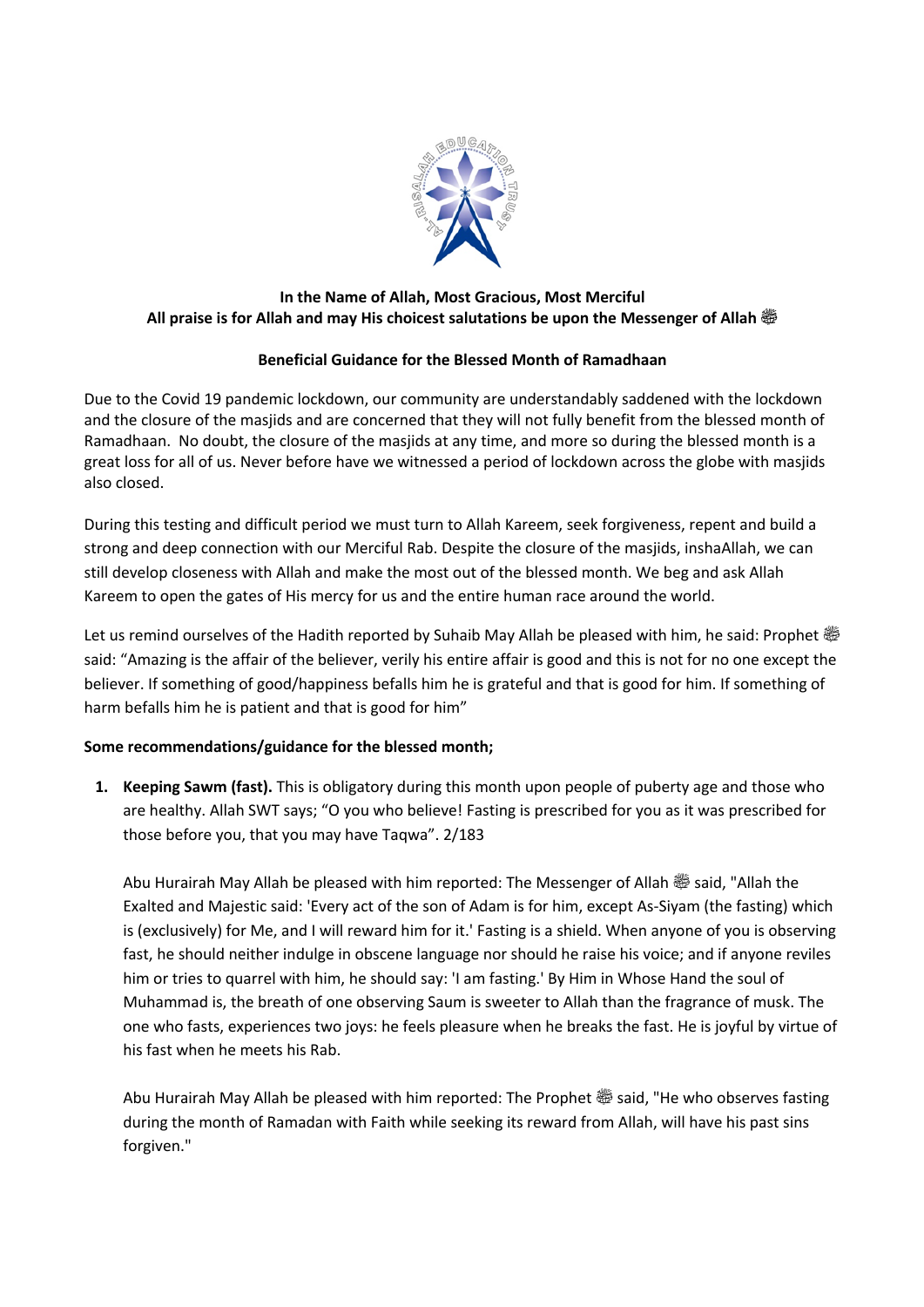**2. Perform 5 daily Salaah including Taraweeh (Night Prayer)-** This should be done on time with jama-ah (congregation) including the Taraweeh prayer. Ensure a timetable for the family is in place for the day and night salaahs and strictly abide by it. This means everyone (reasonable age) comes together for salaah at the fixed time. On Fridays, perform zuhr salaah. It is recommended that most other routines are also fixed with time.

Make the most out of the last 10 nights in worship and more so from the odd nights of the last 10 nights in hope of gaining the barakaat of laylatul Qadr (21,23,25,27 &29 night). This is the most precious night of the entire month. Allah says " Laylatul Qadr is better than a 1000 months"

Mother Aishah May Allah be pleased with her reported: When the last ten nights (of Ramadan) would begin, the Messenger of Allah  $\ddot{\otimes}$  would keep awake at night (for prayer and devotion), awaken his family and prepare himself to be more diligent in worship.

**3. Recitation of Qur'aan**- Allah says; "The month of Ramadan in which was revealed the Qur'an" 2/185. Allah praised the month of Ramadan out of the other months by choosing it to send down the Glorious Qur'an, just as He did for all of the Divine Books He revealed to the Prophets.

Abu Umamah May Allah be pleased with him reported: I heard the Messenger of Allah  $\frac{360}{20}$  saying, "Read the Qur'an, for it will come as an intercessor for its reciters on the Day of Resurrection."

Ensure a target is set and strictly adhere to it. Many from our pious elders would read the whole Qur'aan during every day of the blessed month. The bare minimum should be to at least complete one full recitation during the whole month.

**4. Making dua and seeking forgiveness (Istighfar/Taubah)-** Allah SWT says; "And when My servants ask you (O Muhammad concerning Me, then answer them), I am indeed near. I respond to the duas of the supplicant when he calls on Me (without any mediator or intercessor). So let them obey Me and believe in Me, so that they may be led aright". 2/186

In the Musnad of Imam Ahmad and the Sunans of At-Tirmidhi, An-Nasa'i and Ibn Majah it is recorded that; Abu Hurayrah RA narrated that Messenger of Allah  $\ddot{\ddot{\phi}}$  said: Three persons will not have their supplication rejected: (1) the just ruler (2) the fasting person until breaking the fast, and (3) the supplication of the oppressed person.

Anas May Allah be pleased with him said; I heard the Messenger of Allah صلى الله عليه وسلم saying, "Allah, the Exalted, has said: 'O son of Adam! I shall go on forgiving you so long as you pray to Me and aspire for My forgiveness whatever may be your sins. O son of Adam! I do not care even if your sins should pile up to the sky and should you beg pardon of Me, I would forgive you. O son of Adam! If you come to Me with an earthful of sins and meet Me, not associating anything with Me in worship, I will certainly grant you as much pardon as will fill the earth."'

Ibn 'Abbas May Allah be pleased with them said: The Messenger of Allah صلى الله عليه وسلم said, "If anyone constantly seeks forgiveness (from Allah), Allah will appoint for him a way out of every distress and a relief from every anxiety, and will provide sustenance for him from where he expects not."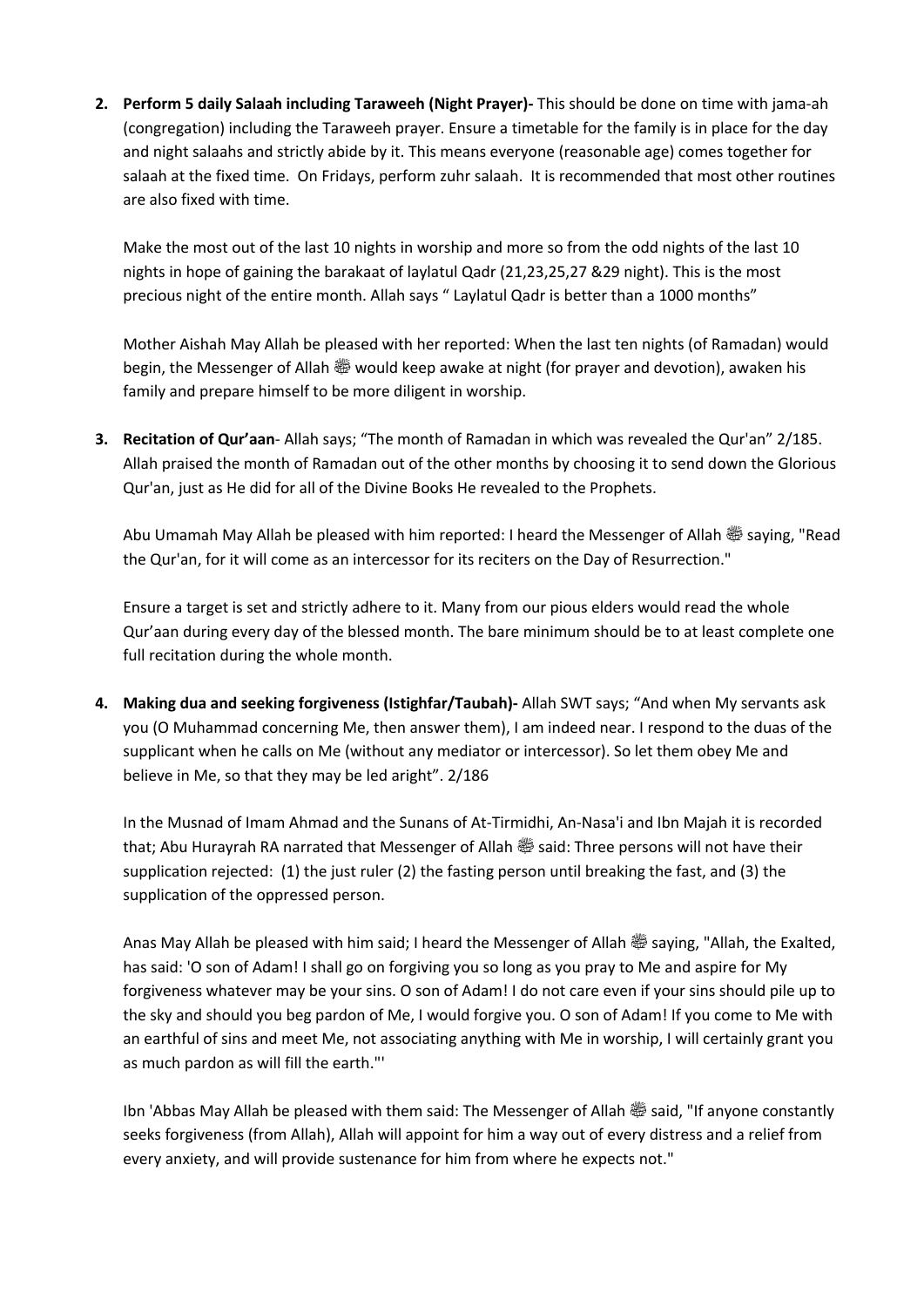It is strongly recommended to make duas and istighfaar just before breaking the fast, after the fardh prayers and after the Taraweeh/Qiyamul layl and Tahajjud salaah. On the night of Qadr increase with the dua- Allahumma in-naka afuwwun Kareem, tuhib-bul afwa, fa'fu an-naa.

Allah says: "Say, O My servants who have transgressed against themselves [by sinning], do not despair of the mercy of Allah. Indeed, Allah forgives all sins. Indeed, it is He who is the Forgiving, the Merciful." 39/53

**5. Make lots of zikr (remembrance) of Allah-** During free time spend as much time as possible in the remembrance of Allah. Abu Hurairah and Abu Sa'id Al-Khudri May Allah be pleased with them reported: The Messenger of Allah  $\frac{356}{20}$  said, "When a group of people assemble for the remembrance of Allah, the angels surround them (with their wings), (Allah's) mercy envelops them, Sakinah, or tranquillity descends upon them and Allah makes a mention of them before those who are near Him."

Examples of some zikrs;

- The Messenger of Allah  $\ddot{\ddot{\varphi}}$  said, "There are two statements that are light for the tongue to remember, heavy in the Scales and are dear to the Merciful: **'Subhan-Allahi wa bihamdihi, Subhan-Allahil-Azim** [Glory be to Allah and His is the praise, (and) Allah, the Greatest is free from imperfection]'.
- Abu Hurairah May Allah be pleased with him reported: The Messenger of Allah <a>
id, "The  $\blacksquare$ uttering of the words: "**Subhan-Allah** (Allah is free from imperfection), **Al-hamdu lillah** (all praise is due to Allah), **La ilaha illallah** (there is no true god except Allah) and **Allahu Akbar** (Allah is the Greatest)' is dearer to me than anything over which the sun rises."
- Abu Hurairah May Allah be pleased with him reported: The Messenger of Allah & said, "He who recites after every prayer: **Subhan-Allah** (Allah is free from imperfection) **thirty-three times**; **Alhamdu lillah** (praise be to Allah) **thirty-three times**; **Allahu Akbar** (Allah is Greatest) **thirty-three times**; and **completes the hundred with: La ilaha illallahu, wahdahu la sharika lahu, lahulmulku wa lahul-hamdu, wa Huwa 'ala kulli shai'in Qadir** (there is no true god except Allah. He is One and He has no partner with Him. His is the sovereignty and His is the praise, and He is Omnipotent), will have all his sins pardoned even if they may be as large as the foam on the surface of the sea."
- **•** Jabir May Allah be pleased with him reported: I heard the Messenger of Allah  $\frac{1}{200}$  saying, "The best way to celebrate the remembrance of Allah is to say: **La ilaha illallah** (there is no god except Allah)."
- § Saying "**Astaghfirulllah**" in abundance (100 times)
- **6.** Sending salutations to our beloved Nabi  $\frac{360}{100}$  Ibn Mas'ud May Allah be pleased with him reported: the Messenger of Allah <a>
aid: "The people who will be nearest to me on the Day of Resurrection will be those who send salutations/durood more often for me."

It is recommended that some time is spent daily in sending durood upon our beloved nabi @. And on Fridays, increase the number of salatutations upon our nabi  $\ddot{\ddot{\Xi\!^*}$ 

**7. Follow and adopt the Sunnahs**- Practice as many sunnahs of nabi s during day and night. Below are some examples: